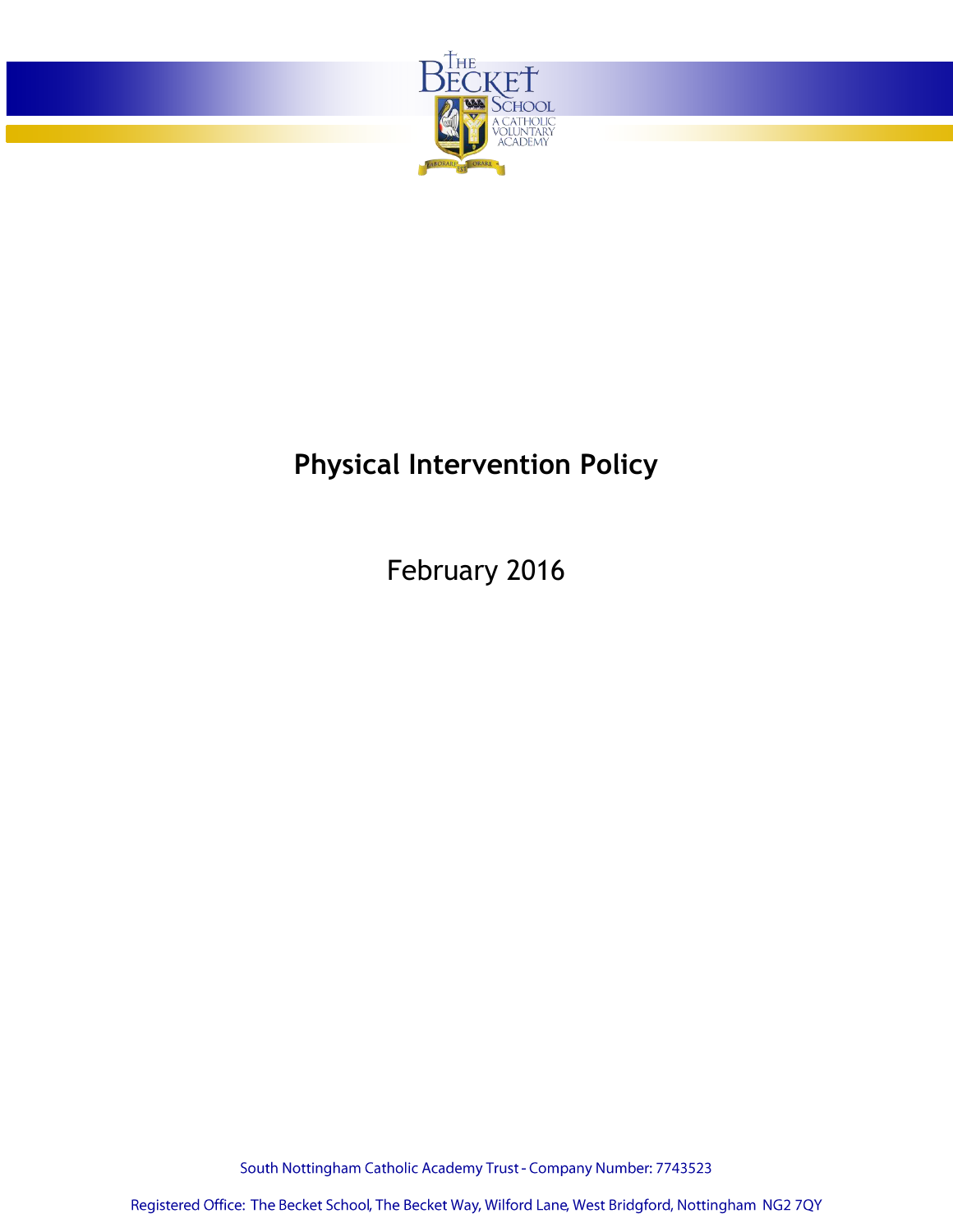## **Contents**

- 1. The Purpose of this policy
- 2. Positive Physical Contact
- 3. What the law says about restrictive physical intervention
- 4. Definitions of 'school staff'
- 5. Reasonable force
- 6. Pupils with SEN and/or disabilities
- 7. Situations where staff should not normally intervene without help
- 8. Recording and Reporting Incidents

#### **Mission Statement**

*The Becket is a Catholic school. Our mission is to work in partnership with parents and carers to provide an outstanding Catholic education for all our young people. This means:*

*• Inspiring and motivating young people to achieve their full potential academically, spiritually, socially and in a full range of extra-curricular activities*

- *Helping young people to grow in the love and knowledge of Jesus Christ*
- *Developing in young people a deep knowledge and understanding of the Catholic faith*

*• Practising Gospel values, such as forgiveness and helping those in need, within our school community and in society as a whole.*

#### *2 Timothy 2:24-25*

*As the Lord's servant, you must not quarrel. You must be kind toward all, a good and patient teacher, who is gentle as you correct your opponents, for it may be that God will give them the opportunity to repent and come to know the truth.*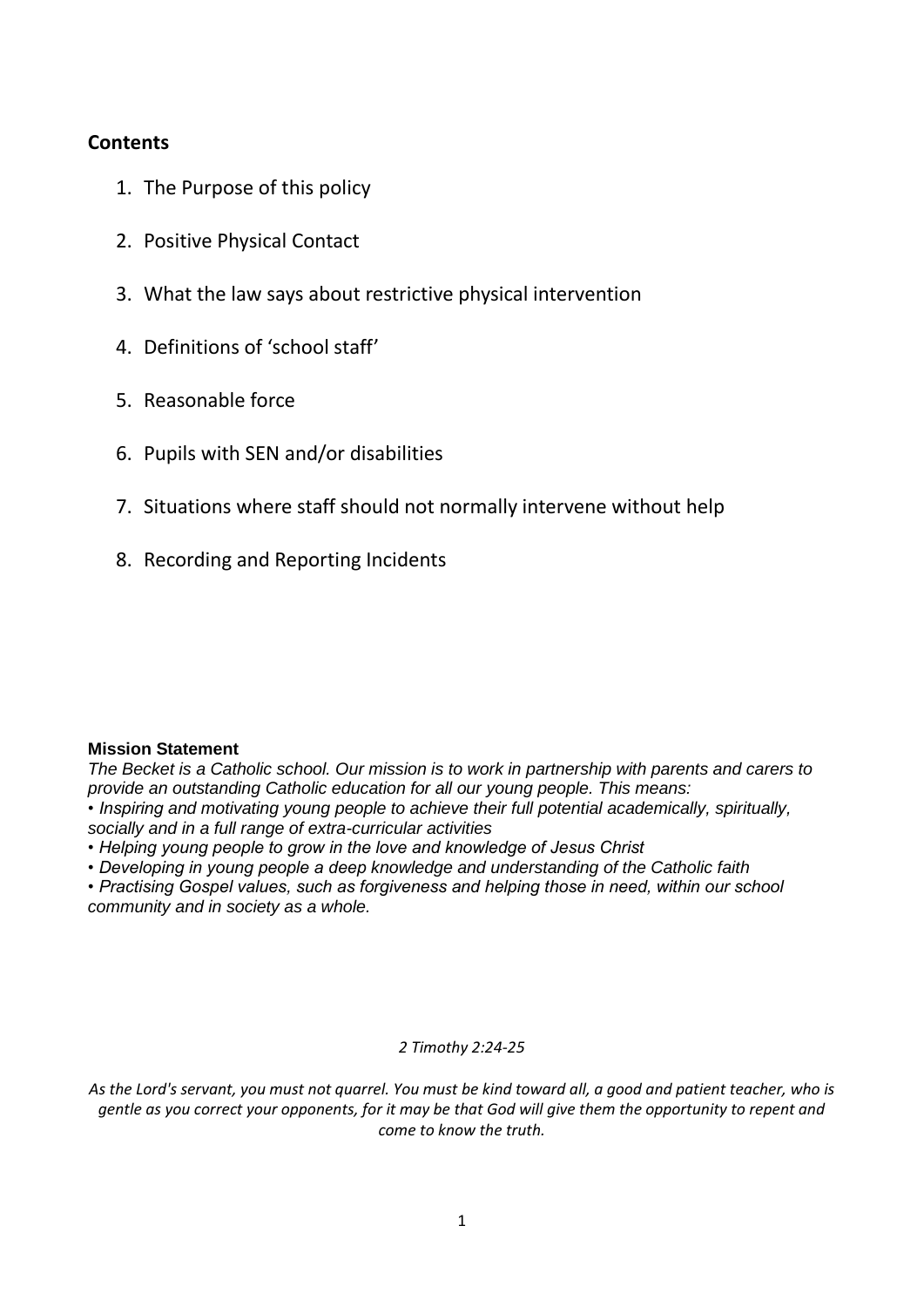#### **1. The Purpose of this policy:**

To provide a framework for the management of physical interventions that is legal, effective, safe, appropriate and proportionate.

### **2. Positive Physical Contact**

There are occasions where there may be physical contact between staff and pupils other than when adults are physically intervening to prevent serious misbehaviour.

Staff and adults need to be aware of sensitivities of any form of physical contact with pupils. However, contact between pupils and adults might be appropriate for a variety of reasons, including:

- Calming/reassuring/comforting contact with a child that upset or injured
- A gentle touch on the arm to re-focus attention
- Guiding (without force) a pupil away from a situation or location.
- Any physical contact has to be managed in order to make sure that it is appropriate and leaves neither party vulnerable to allegations of abuse. Factors to consider might include:
- Knowledge of the child, e.g. history/background
- Age (and age difference)  $-$  of child and adult
- $\bullet$  Context where, when, why
- Gender

#### **3. What the law says about restrictive physical intervention:**

School staff can use such force as is reasonable in the circumstances to prevent a pupil from doing, or continuing to do, any of the following:

- Committing any offence (or, for a pupil under the age of criminal responsibility, what would be an offence for an older pupil);
- Causing personal injury to, or damage to the property of, any person (including the pupil him/herself); or
- Prejudicing the maintenance of good order and discipline at the school or among any pupils receiving education at the school, whether during a teaching session or otherwise.

#### **4. Definitions of 'school staff':**

- Any teacher who works at the school; and
- Any other person whom the head has authorised to have control or charge of pupils. This. Includes;
	- $\circ$  support staff whose job normally includes supervising pupils, such as teaching assistants, learning support assistants, learning mentors and lunchtime supervisors.
	- $\circ$  can also include people to whom the head has given temporary authorisation to have control or charge of pupils, such as paid members of staff whose job doesn't normally involve supervising pupils (e.g. catering or premises staff) and unpaid volunteers (e.g. parents accompanying pupils on school-organised visits). It does NOT include prefects or any other pupils .
	- o Physical intervention may be used where a pupil (incl. one from another school) is on school premises or in the lawful control or charge of the member of staff – e.g. on a school visit.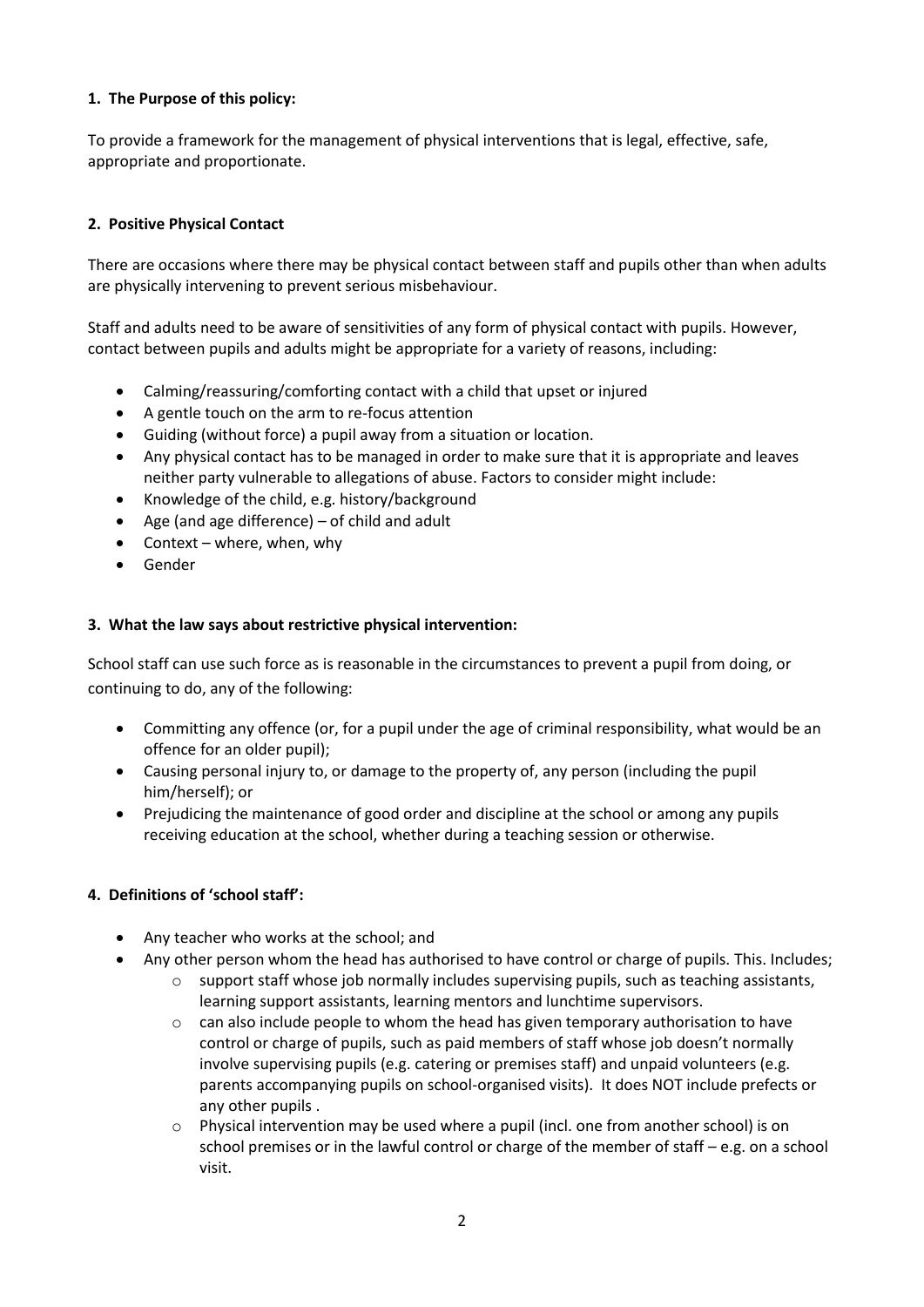### **5. Reasonable Force:**

- There is no legal definition of when it is reasonable to use force. That will always depend on the precise circumstances of individual cases. To be judged lawful, the force would need to be in proportion to the consequences it is intended to prevent.
- The degree of force should be the minimum needed to achieve the desired result.
- Use of force could not be justified to prevent trivial misbehaviour. However, deciding whether misbehaviour is trivial also depends on circumstances e.g. running in a corridor crowded with small children may be considered dangerous.
- Proper account must always be taken of any particular special educational need and/or disability that a pupil might have – there are 2 key duties under the Disability Discrimination Act:
	- $\circ$  Not to treat a disabled pupil less favourably, for a reason relating to his/her disability, than someone to whom that reason does not apply, without justification; and
	- o To take reasonable steps to avoid putting disabled pupils at a substantial disadvantage to pupils who are not disabled (reasonable adjustments).
- The statutory power described above is in addition to the common law power of any citizen in an emergency - to use reasonable force in self-defence, to prevent another person from being injured or committing a criminal offence. NB There is NO legal requirement for practical training in techniques of physical intervention. When dealing with an emergency, any adult who is lawfully placed in charge of pupils by a Head Teacher can use reasonable and proportionate physical intervention even if he/she has had no prior training.
- Reasonable force may also be used to search pupils, without their consent, for weapons, however, schools are strongly advised not to search pupils where resistance is expected, but to call the police.
- It is always unlawful to use force as a punishment.

#### **6. Pupils with SEN and/or disabilities:**

- Where a school is aware that an individual pupil may be at greatest risk of needing restrictive physical interventions, it should be planned for in consultation with the pupil and his/her parents, following an individual risk assessment.
- The positive handling plan should set out the techniques that should be used, and those that shouldn't normally be used.
- The plan should be compatible with the pupil's statement and properly documented with the pupil's records.
- As far as practically possible, make staff who come into contact with the pupil aware of the relevant information in the plan, i.e.
	- o Triggers known to provoke difficult behaviour, preventive strategies & what de-escalation tactics most likely to work
	- $\circ$  Triggers known to provoke a violent reaction, including relevant information relating to similar incidents in the past
	- $\circ$  Where physical intervention likely to be needed, detail specific strategies & techniques that have been agreed by staff, parents and pupil.
	- $\circ$  Decide which staff members should be called for the individual pupil concerned not necessarily to take the action, but to be involved in the follow-up process.
	- o Pupils known to be at risk should be taught how to communicate in times of crisis and what strategies they can use. All staff working with the pupil should be made aware of these strategies.